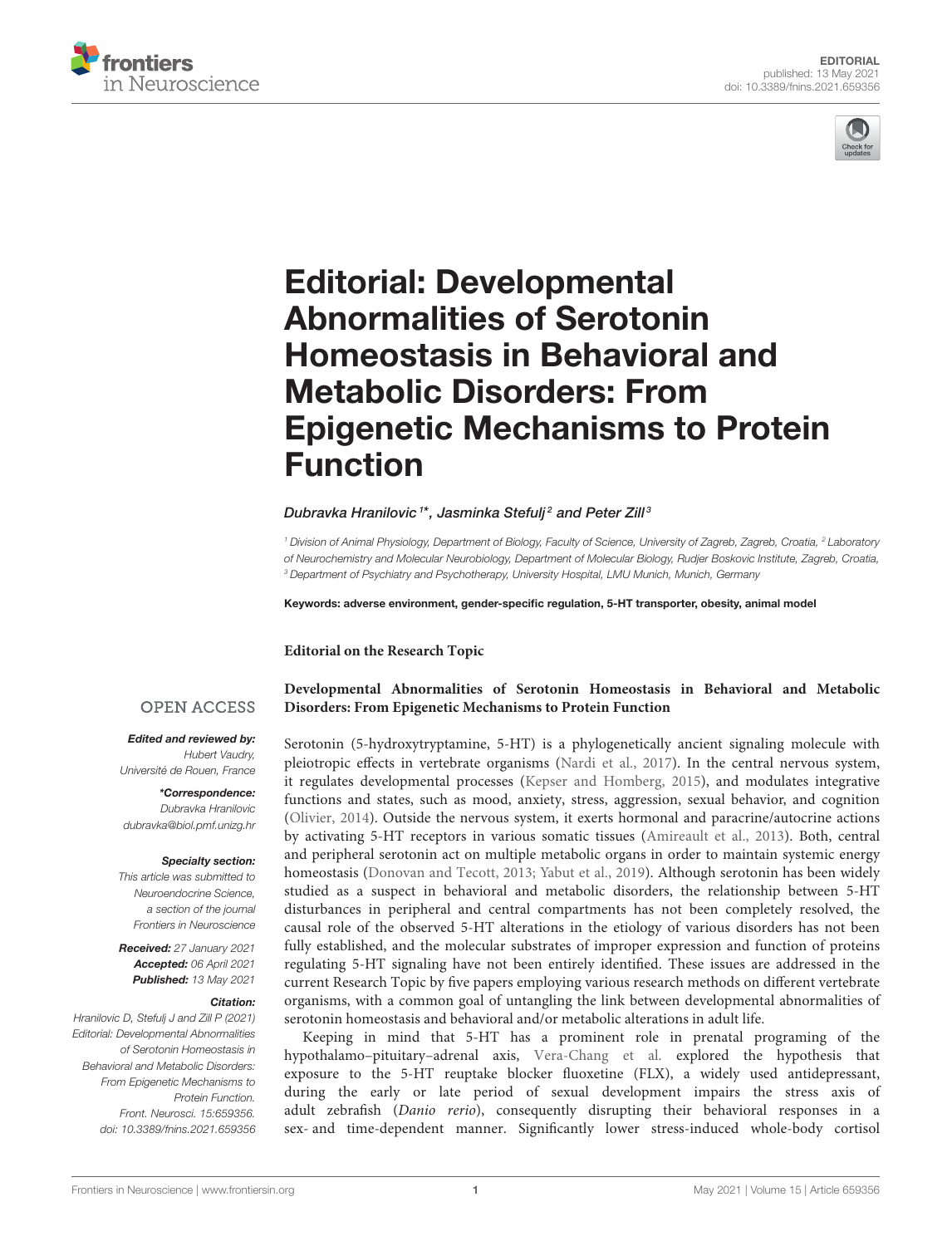levels were observed in FLX-treated vs. control animals, and in females vs. males. In addition, late FLX-treated females showed increased, while early FLX-treated males showed decreased exploratory behavior compared to controls of the same sex. The results of this study point to the importance of sexand timing-based approaches to FLX treatment, warn of the possible behavioral effects of FLX on adults exposed during fetal development, and show the potential impact of FLX on aquatic species in environments receiving sewage effluents.

Building upon evidence of the involvement of 5-HT disfunction in the etiology of autism spectrum disorders (ASD), [Chakraborti et al.](https://doi.org/10.3389/fnins.2019.01375) investigated the relationship between blood 5-HT parameters and severity of behavioral symptoms, as well as gender effect on both measures. Lower platelet levels of 5-HT and its metabolite 5-hydroxyindole acetic acid (5- HIAA) in control males compared to females, a male-specific increase in 5-HT measures correlating with increased intellectual disability in ASD probands, and the presence of milder ASD symptoms in males than in females suggest higher vulnerability and a lower threshold for behavioral expression of ASD in boys. The study highlights a gender-specific regulation of platelet 5-HT homeostasis and its differential contribution to behavioral expression of ASD in males and females, partially explaining the higher male to female incidence ratio in ASD.

The paper by [Veniaminova et al.](https://doi.org/10.3389/fnins.2020.00024) places serotonin at the crossroad of mental and metabolic conditions by investigating the mechanism through which the reduced function of the serotonin transporter (SERT or 5-HTT) contributes to the development of anxiety, depression, and type-2 diabetes, especially in elderly women. The study is focused on the metabolic, molecular, and behavioral consequences of a 3-week exposure of aged female mice with complete (Sert<sup>-/-</sup>) or partial (Sert<sup>+/-</sup>) SERT gene inactivation to a fat- and sugar-rich diet ("Western Diet," WD). All genotypes challenged with WD displayed weight gain and depressive-like behavior. Interestingly, decreased glucose tolerance, overexpression of a neuroinflammation marker, and disrupted hippocampus-dependent performance, found in the WD-fed wild-type mice, were exacerbated in Sert<sup>-/-</sup> mice, but absent in Sert<sup>+/-</sup> mice. The results reveal a complex interplay between genetic makeup (SERT abundancy/function) and environmental factors (type of diet) in regulating metabolism and behavior during aging. In addition, the observed resilience of Sert<sup>+/−</sup> mice to certain environmental challenges supports the concept of heterosis as an evolutionary adaptive mechanism.

The study of [de Lima et al.](https://doi.org/10.3389/fnins.2020.00198) starts with the premise that synergy between the altered 5-HT signaling and adverse environmental factors in early childhood increases a risk for behavioral disorders. The authors used a unique approach they identified genes co-expressed with 5-HTT in the amygdala (an emotion-processing brain region) during brain development and named them a "5-HTT gene network." They calculated a polygenic risk score reflecting the function of the 5-HTT gene network, and studied its interaction with postnatal adversity in order to predict genome methylation status (a link between environmental factors and gene expression), cortical density (a link between expression and function), and attention deficit hyperactivity disorder (ADHD)-related symptoms (behavioral outcome presumably underlaid by 5-HT alterations) in preschool children. They showed that exposure to postnatal adversity and decreased function of the 5-HTT gene network were associated with negative behavioral outcomes and altered methylation status throughout the genome, and that the 5- HTT gene network affected gray matter density in brain regions linked to attentional processes. By revealing the association of the 5-HTT gene network with vulnerability or resilience to environmental factors, and indicating the mechanism by which adversity exerts its effects on attention/hyperactivity, the results may have implications for both prevention and therapy of ADHD.

A growing body of evidence highlights the important contribution of 5-HT to obesity and represents the starting point of the study by Kesić et al. which explores the mechanism of this relationship. The authors studied physiological phenotypes of body weight homeostasis and hypothalamic expression of body weight–regulating molecules in sublines of rats that are constitutionally hyper- (high-5HT) or hypo- (low-5HT) serotonergic. High-5HT animals consumed more food, displayed a significant increase in body mass, fat amount, and inner organ weight, as well as increased hypothalamic expression of neuropeptide Y receptor and a trend for upregulation of other orexigenic molecules. The study shows that 5-HT is one of the endogenous factors contributing to, or protecting from, becoming obese, presumably by acting both, as a peripheral (by controlling glucose/lipid metabolism) and a central (by regulating feeding) signal.

Taken together, the presented papers identified some of the mechanisms by which developmental disruption of 5-HT homeostasis, through its complex interplay with adverse environmental factors and gonadal hormones, increases vulnerability to behavioral and metabolic disorders. These findings open new avenues of research and set paths for the improvement of early diagnostics and individualized therapy.

# AUTHOR CONTRIBUTIONS

DH wrote the first draft, JS and PZ provided critical discussion and participated in the draft finalization.

# FUNDING

DH and JS thank the Croatian Science Foundation (IP-2018-01- Q146547) for financial support.